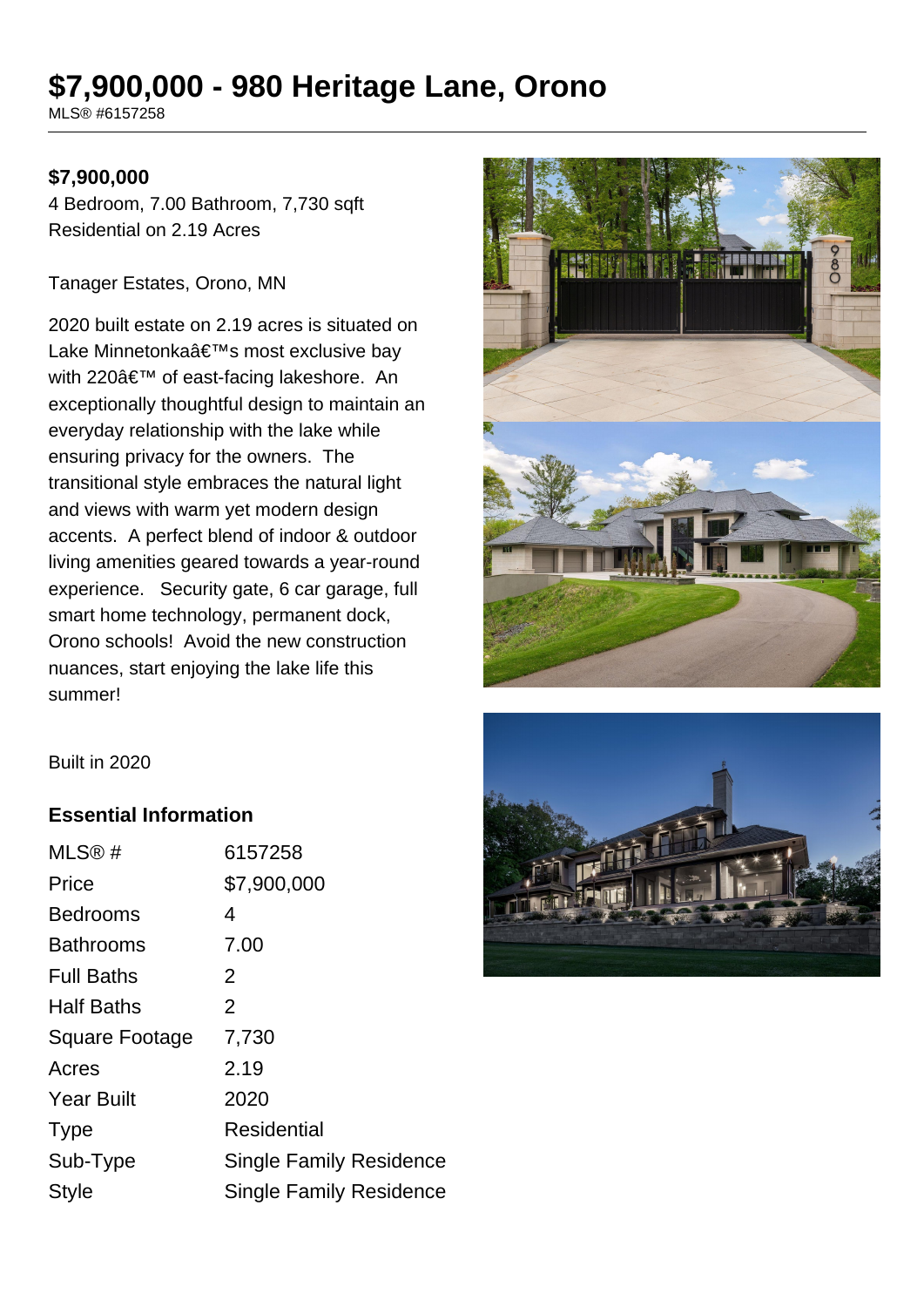| <b>Status</b>                                                                                                              | Active                                                                                                                                                                                                                                                                                                                                               |  |
|----------------------------------------------------------------------------------------------------------------------------|------------------------------------------------------------------------------------------------------------------------------------------------------------------------------------------------------------------------------------------------------------------------------------------------------------------------------------------------------|--|
| <b>Community Information</b>                                                                                               |                                                                                                                                                                                                                                                                                                                                                      |  |
| <b>Address</b><br>Subdivision<br>City<br>County<br><b>State</b><br>Zip Code<br><b>Amenities</b><br># of Garages<br>Garages | 980 Heritage Lane<br><b>Tanager Estates</b><br>Orono<br>Hennepin<br><b>MN</b><br>55391<br>6<br>Attached Garage, Insulated Garage, Heated Garage, Concrete, Asphalt,<br>Electric, Floor Drain, Storage, Electric Vehicle Charging Station(s),                                                                                                         |  |
| View<br><b>Is Waterfront</b><br>Waterfront                                                                                 | <b>Garage Door Opener</b><br>Bay, East, Lake<br>Yes<br><b>Lake Front</b>                                                                                                                                                                                                                                                                             |  |
| <b>Interior</b>                                                                                                            |                                                                                                                                                                                                                                                                                                                                                      |  |
| Appliances<br>Heating<br>Cooling<br>Fireplace<br># of Fireplaces                                                           | Microwave, Exhaust Fan, Dishwasher, Refrigerator, Freezer, Washer,<br>Dryer, Disposal, Wall Oven, Cooktop, Gas Water Heater, Water Softener<br>Owned, Iron Filter, Water Filtration System, Water Osmosis System,<br>Central Vacuum, Electronic Air Filter, Air-To-Air Exchanger, Humidifier<br>Forced Air, Boiler<br><b>Central Air</b><br>Yes<br>3 |  |
| <b>Exterior</b>                                                                                                            |                                                                                                                                                                                                                                                                                                                                                      |  |
| Lot Description<br>Construction                                                                                            | Irregular Lot<br>Stucco, Wood Siding, Brick/Stone                                                                                                                                                                                                                                                                                                    |  |
| <b>School Information</b>                                                                                                  |                                                                                                                                                                                                                                                                                                                                                      |  |
| <b>District</b>                                                                                                            | Orono                                                                                                                                                                                                                                                                                                                                                |  |
| <b>Additional Information</b>                                                                                              |                                                                                                                                                                                                                                                                                                                                                      |  |
| Days on Market<br>Zoning                                                                                                   | 105<br><b>Residential-Single Family</b>                                                                                                                                                                                                                                                                                                              |  |
| <b>Listing Details</b>                                                                                                     |                                                                                                                                                                                                                                                                                                                                                      |  |